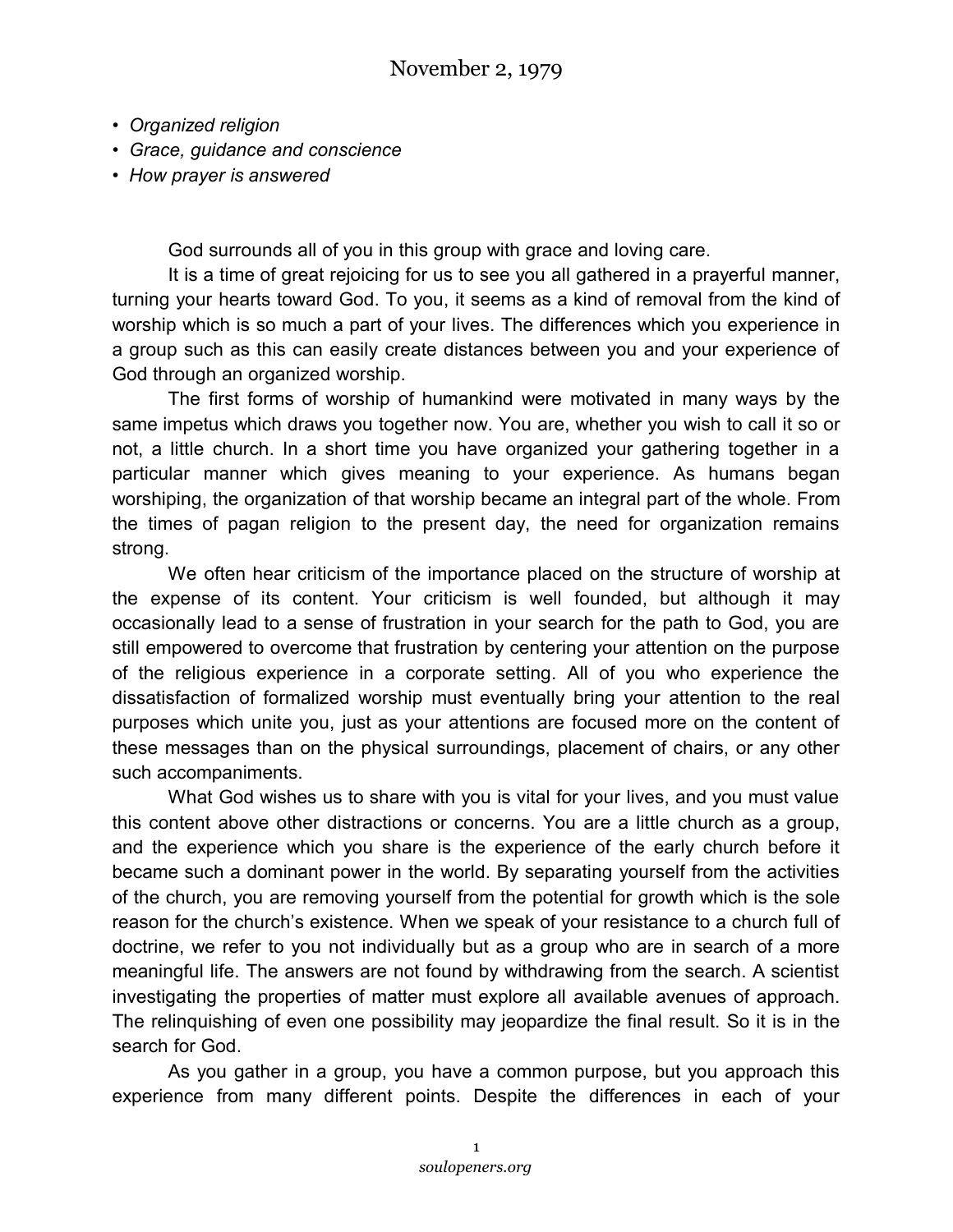perspectives, you seek a common goal. This principle applies to a group of two or four or four hundred. We suggest therefore, that you continue to seek out the real meanings and objectives in corporate worship by eliminating those aspects of the experience from your consciousness which serve to detract or cloud your perception of God. As we have said often before, each of you has the capacity to receive God's guidance. It is not given freely. You must first ask for it. Only God's grace is given without request. That is the nature of grace.

All of you have a responsibility to learn to recognize God's grace in your lives. This is not an easy task because it generally requires hindsight. By that we mean that it is not readily noticeable when God bestows grace on your lives. You must view your lives with perspective. We have the capacity to view forward and backwards. You have the ability to view your lives only in retrospect. By studying the nature of your lives as individuals, the events which have happened, the opportunities which have been made available, you begin to sense God's grace in your lives. This takes conscious effort for each of you, and it is an activity which too few bother to engage in.

It is natural for mortals to spend most of their consciousness attending to the present and worrying about the future. The guidance which each of you is capable of receiving is perceived in the present. It may also be perceived in retrospect, but you have the ability, when you open yourselves to God, to know the right thing to do. You frequently call it your conscience. Your conscience says you must do this and not that. No hindsight is required for such sensitivity, only the willingness to act.

Your conscience as you call it, God's guidance as we call it, is most freely felt when you can separate yourselves from the temptations of self-service and self-need. The tendency of all toward selfishness is not God's guidance. It is not your conscience speaking to you. When you feel that the needs of the self are present, and you ask God for guidance in your decisions and actions, remove the self and concentrate on your conscience. That is the voice of God. That is God's guidance.

This is what happens as you receive these messages. You are removing your self and responding to your conscience. We speak to you through your conscience. Yes, each of you has the capacity to receive God's guidance, but you must first open yourselves and remove the selfishness which surrounds so much of what you think and speak and do.

Your conscience is never wrong. There is a difference between following your conscience and responding to a hunch. The compelling nature of God's voice in each of you is infinitely stronger than a hunch. As each of you approaches major decisions in your lives, wait until you have opened yourselves to that voice which speaks so strongly within you. In matters of living a life directed by God, there are no hunches, only certainties which you can choose to follow or ignore. The sense of rightness or direction which you seek by being still and listening to God will not always come to you